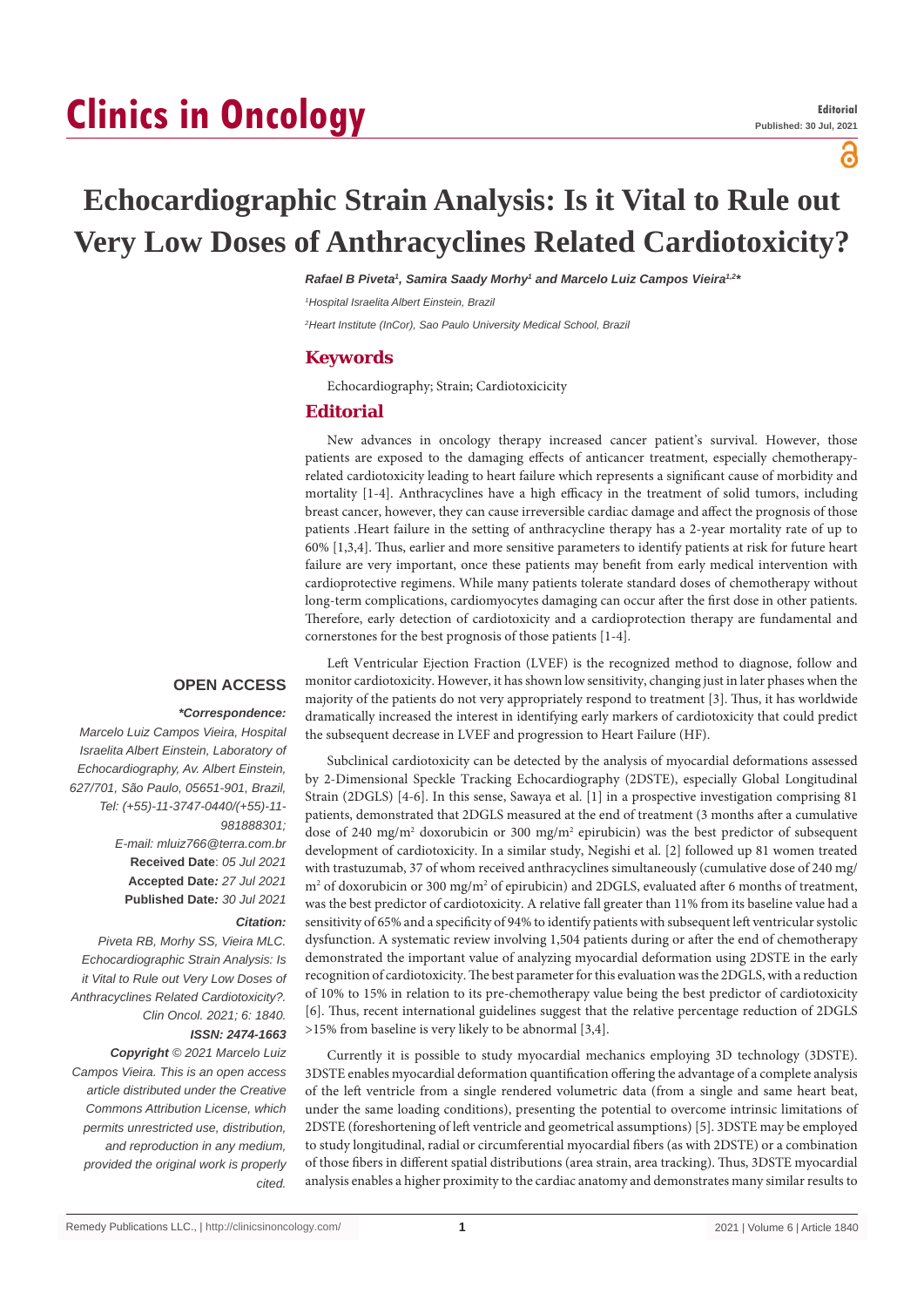

after low dose of anthracycline (120 mg/m2 ), showing LVEF of 63% and 3DAS of 35%. In **E:** revaluation 6 months after the end of chemotherapy, showing an LVEF of 50%. Note that after low dose of anthracycline (120 mg/m<sup>2</sup>), although LVEF did not changed, 3DAS dropped significantly. Also, 6 months later, LVEF dropped significantly. Thus, 3DAS can represent an earlier marker of cardiotoxicity.

LVEF: Left Ventricular Ejection Fraction; 3DAS: area strain calculated by Three-Dimensional Speckle Tracking

cardiac magnetic resonance, being more consistent when compared to 2DSTE analysis in different clinical conditions. However it has not been much studied in cardiomyopathy associated with chemotherapy scenarios.

Miyoshi et al. [6] evaluated the left ventricular mechanics through 2DSTE and 3DSTE in 55 patients with preserved LVEF after chemotherapy treatment with anthracyclines and observed that the 3D Area Strain (3DAS) and 3D Circumferential Strain (3DCS) were the most altered parameters compared to a control group. In this study, AS3D was independently associated with the cumulative dose of anthracycline. However, there was no assessment of patients at baseline (before chemotherapy), limiting the analysis of the method as an early marker of cardiotoxicity. Santoro et al. [7] evaluated 100 patients with breast cancer undergoing treatment with anthracyclines and demonstrated potential superiority of 3DSTE in relation to other echocardiographic parameters in the subclinical diagnosis of cardiotoxicity, with a greater effect observed in 3DCS and 3DAS. However, these patients were evaluated after a higher cumulative dose of anthracycline (mean of 505 mg/m<sup>2</sup> of epirubicin). Other recent study, Song et al. [8] evaluated 89 patients with lymphoma and demonstrated potential superiority of 3DSTE over 2DSTE in the early identification of cardiotoxicity, however, changes were observed after a mean cumulative dose of 263 mg/m<sup>2</sup> of epirubicin.

Despite very important investigations, these studies involving 2DSTE and 3DSTE did not evaluated patients earlier, after exposure to a lower dose of anthracycline.

In a recent study involving 86 patients with non-Hodgkin's lymphoma, Hodgkin's disease and acute leukemia, 2DGLS was evaluated after cumulative dosage of 150 mg/m<sup>2</sup> of doxorubicin and was a predictor of cardiotoxicity in the 6 patients (7%) who had a fall in LVEF after one year of the cancer treatment [9].

Piveta et al. [10] evaluated patients with breast cancer at 3 clinical moments: Baseline and after cumulative doses of 120 mg/m<sup>2</sup> and 240 mg/m2 of anthracyclines. LVEF, 3DSTE, 2DSTE and ultrasensitive troponin I were evaluated. The only parameters that changed very early, after exposure to low dose anthracycline  $(120 \text{ mg/m}^2)$  were 3DCS and 3DAS. These findings using 3DSTE are unprecedented and promising, suggesting that these parameters could represent earlier markers of myocardial injury induced by anthracyclines (Figure 1).

Thus, the assessment of ventricular mechanics with echocardiographic speckle tracking, especially three-dimensional technique, at an earlier time, after very low doses of anthracyclines, may be important and of vital clinical value. We hypothesize that this technique could provide additive information to clinical risk stratification and identify a subset of patients at higher risk for future development of heart failure. In this sense, it could be decisive for the introduction of cardioprotection at earlier clinical time.

#### **References**

1. [Sawaya H, Sebag IA, Plana JC, Januzzi JL, Ky B, Tan TC, et al. Assessment](https://pubmed.ncbi.nlm.nih.gov/22744937/)